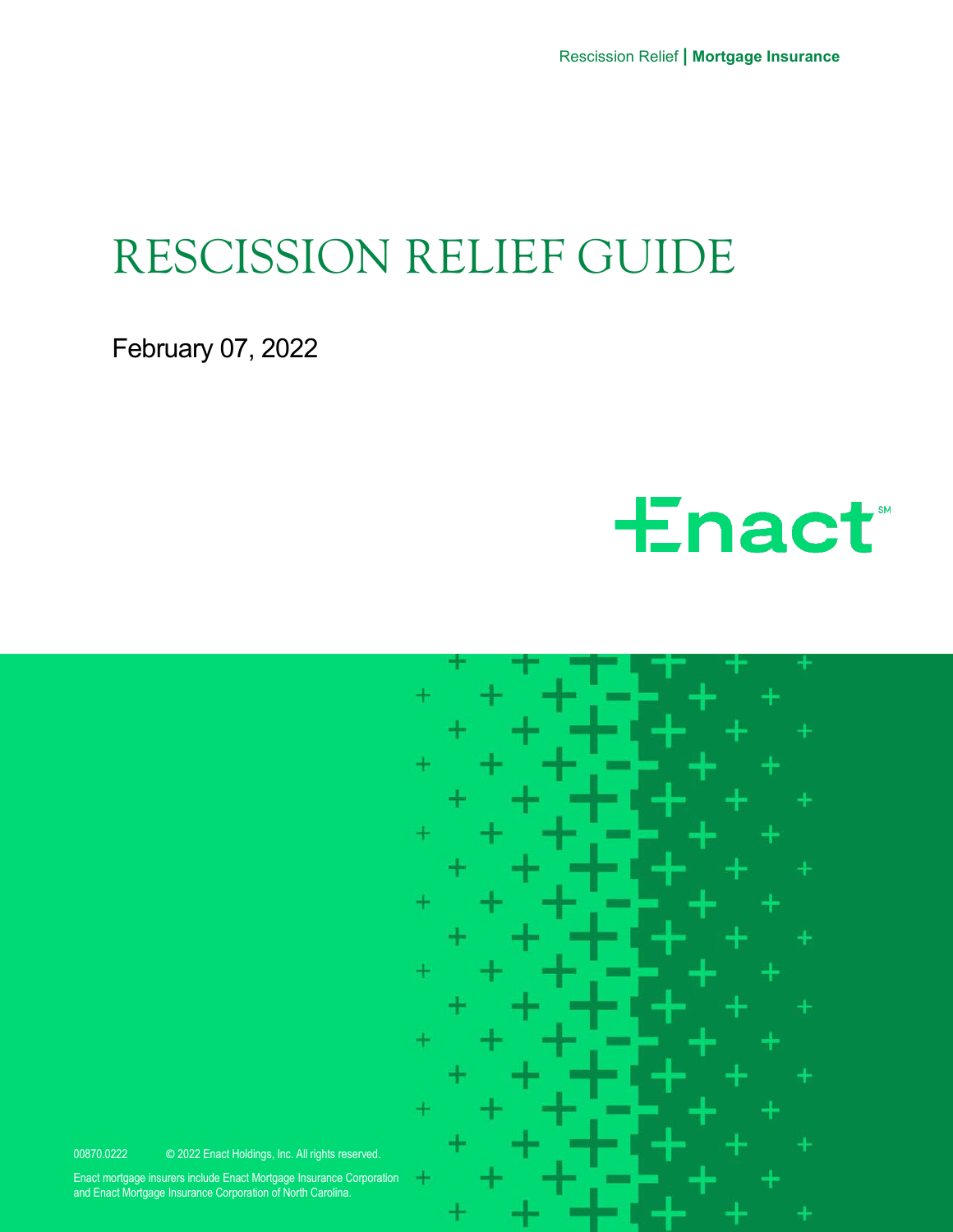

**ENACT MORTGAGE INSURANCE CORPORATION RESCISSION RELIEF GUIDE MARCH 01, 2020**

This *Rescission Relief Guide* ("the Guide") is effective March 1, 2020 for all insurance Certificates issued under Master Policy form MP 1980 (the "Policy"). Enact mortgage insurers include Enact Mortgage Insurance Corporation and Enact Mortgage Insurance Corporation of North Carolina. © 2022 Enact Holdings, Inc. All rights reserved.

*Page 2 of 10*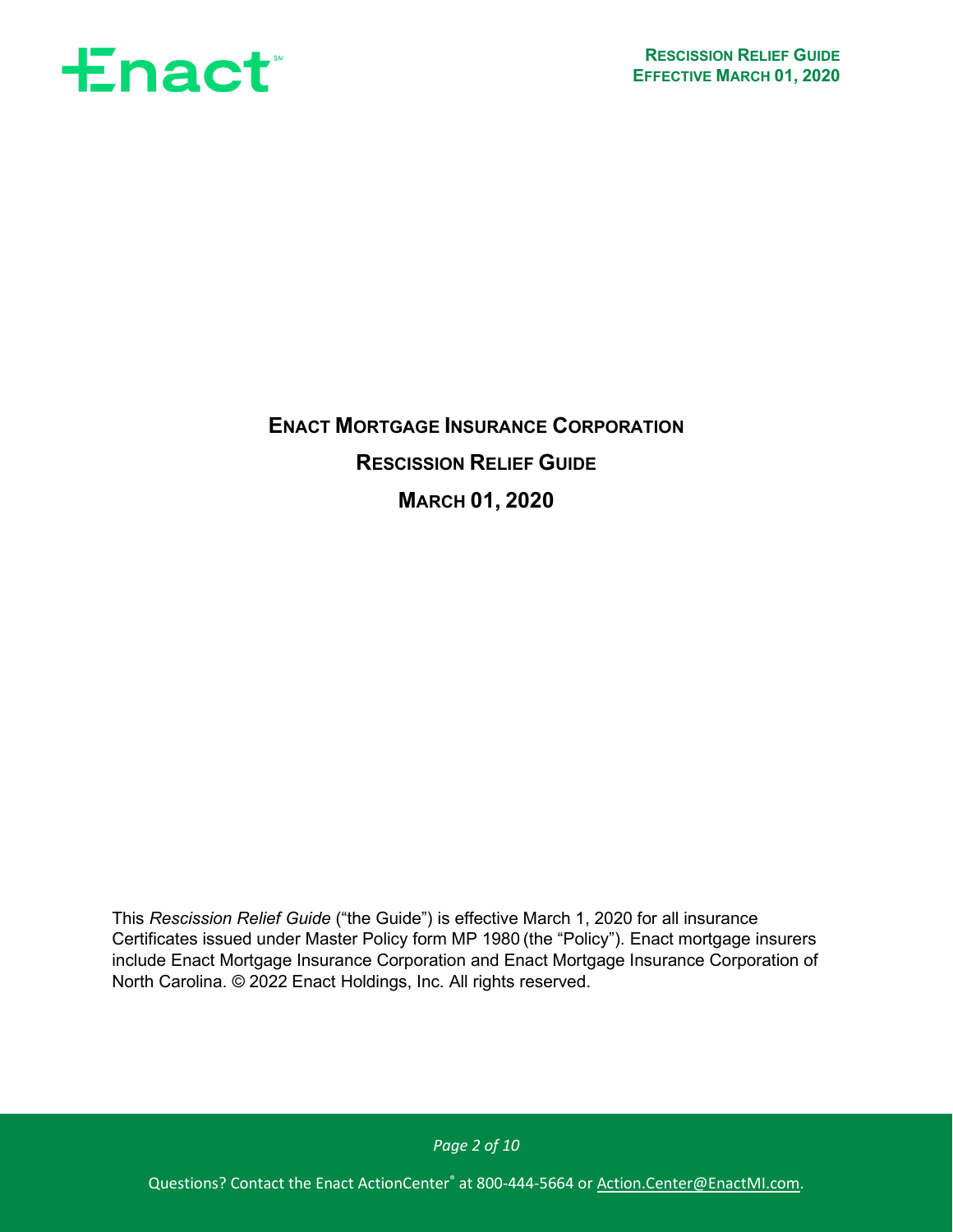### **Table of Contents**

| 1) |    |  |
|----|----|--|
| 2) |    |  |
| Α. |    |  |
| В. |    |  |
| 3) |    |  |
|    | А. |  |
|    |    |  |
|    |    |  |
|    |    |  |
|    |    |  |
|    |    |  |
|    |    |  |
| В. |    |  |
| C. |    |  |
| D. |    |  |
| E. |    |  |
| F. |    |  |
| 4) |    |  |
| 5) |    |  |
| 6) |    |  |

Page 3 of 10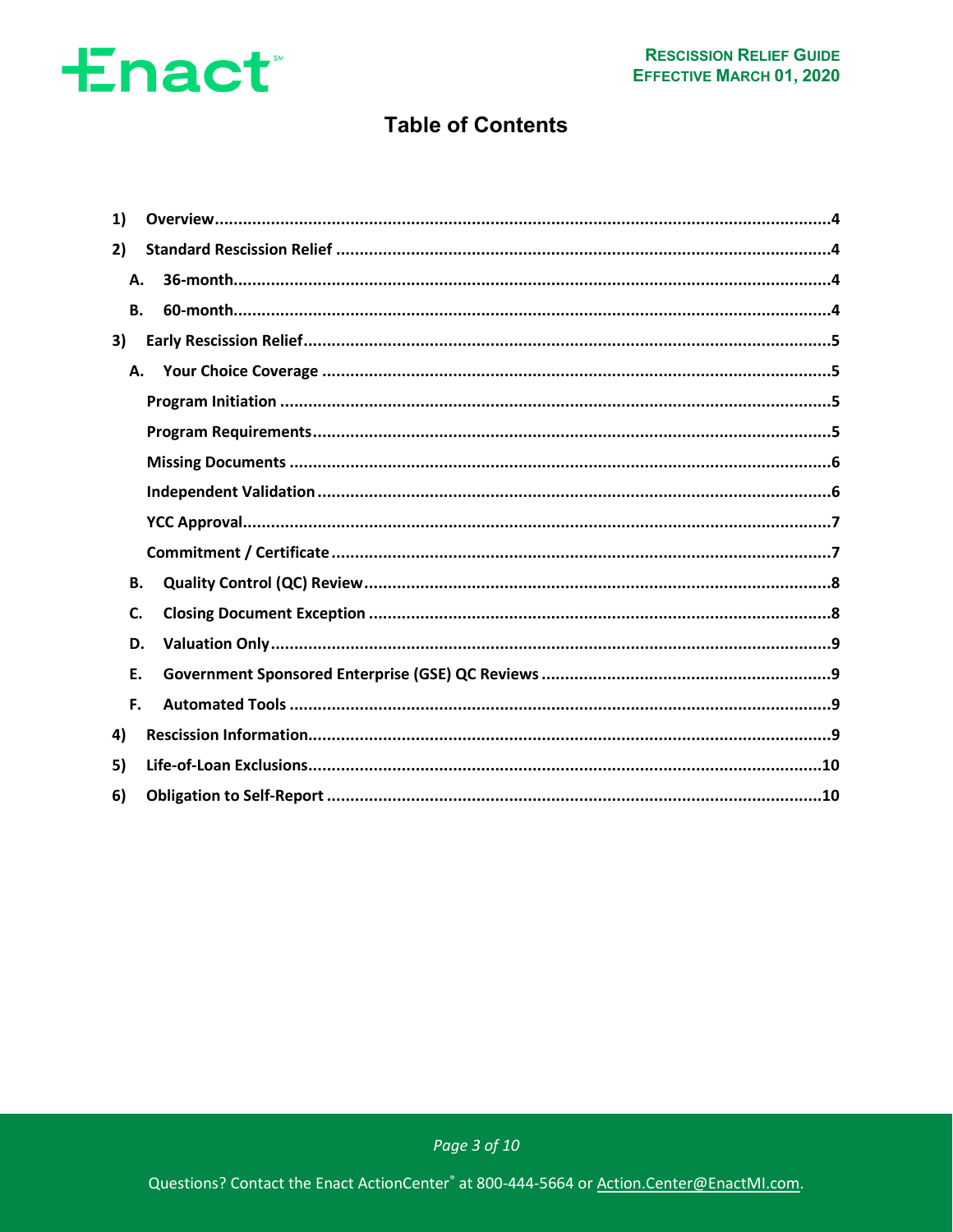# **Enact**

## <span id="page-3-0"></span>**1) OVERVIEW**

This Guide is intended to explain the requirements for rescission relief under the new Master Policy form MP 1980 (the "Policy"), as well as to lay out any additional Insured obligations. In the event that there is a conflict between the Guide and the Policy, the terms of the Policy will control. Capitalized terms used throughout this Guide have the meanings set forth in the Policy.

To support our customers and provide additional information on our new Policy, Enact has established a Master Policy Resource Center on our website at <https://enactmi.com/masterpolicy-info> that contains implementation resources, including a high level change summary and frequently asked questions (FAQ) documents.

If you have any general questions or comments regarding this Guide, please contact the ActionCenter® at 800-444-5664 or via email at [Action.Center@EnactMI.com.](mailto:Action.Center@EnactMI.com) The ActionCenter is staffed to provide assistance and answer questions from 8 a.m. to 8 p.m. Eastern Time.

## <span id="page-3-4"></span><span id="page-3-1"></span>**2) STANDARD RESCISSION RELIEF**

### <span id="page-3-2"></span>**A. 36-MONTH**

Subject to the life-of-loan exclusions set forth in Section [5\),](#page-9-0) all loans that have not qualified for early rescission relief as set forth in Section [3\)](#page-4-0) and are current as of the date that is 36 months after the Borrower's first payment due date will have rescission relief if all the following are true:

- All payments have been made with the Borrower's Own Funds
- No more than two (2) payments have been more than 30 days delinquent
- No single payment has been more than 60 days delinquent
- The loan has not been subject to a Workout
- We have not discovered a Significant Defect

### **B. 60-MONTH**

<span id="page-3-3"></span>Subject to the life-of-loan exclusions set forth in Section [5\),](#page-9-0) all loans that have not qualified for 36-month rescission relief as set forth in Section [A](#page-3-4) or early rescission relief as set forth in Section [3\)](#page-4-0) and are current, or become current, on or after the due date of the 60th payment, regardless of payment history, will have rescission relief if all payments have been made with the Borrower's Own Funds.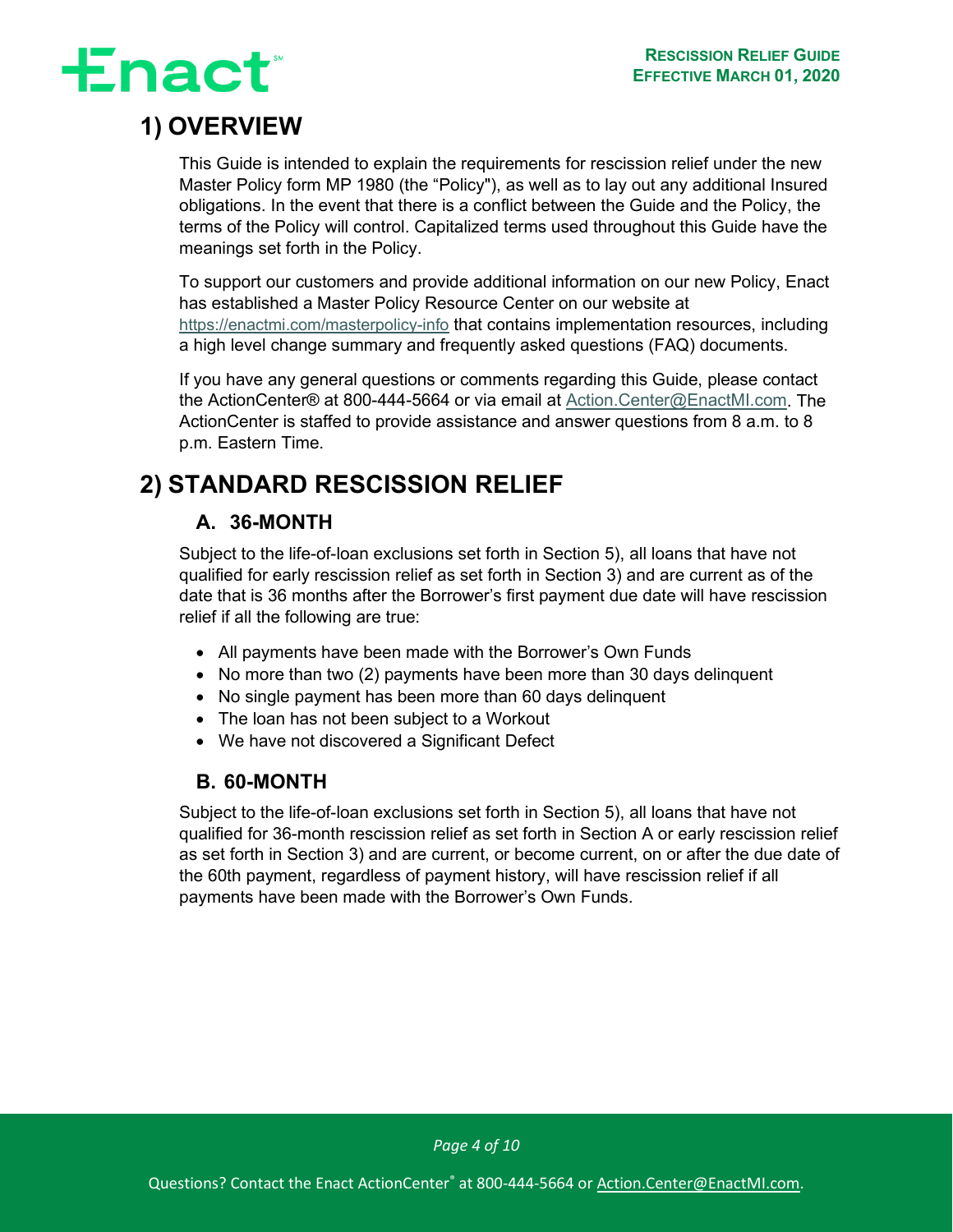

### <span id="page-4-0"></span>**3) EARLY RESCISSION RELIEF**

In addition to standard rescission relief, the following opportunities for early rescission relief may be available:

- Your Choice Coverage (YCC)
- Quality control (QC) review
- Closing document exception
- Valuation only
- Government Sponsored Enterprise (GSE) QC
- Automated tools

<span id="page-4-1"></span>Contact your Enact sales representative for more information.

### **A. YOUR CHOICE COVERAGE**

### <span id="page-4-2"></span>**PROGRAM INITIATION**

All lenders are eligible to participate in Enact's Your Choice Coverage (YCC) program. If you are interested, please reach out to your local sales representative or Enact's ActionCenter at 800-444-5664.

### <span id="page-4-3"></span>**PROGRAM REQUIREMENTS**

In order for a loan to be considered for YCC, the following documents must be received within 60 days after coverage has been activated.

### *REQUIRED DOCUMENTS*

The documents required to be in the Closing File submitted for YCC consideration are:

- Any closing conditions required by the underwriter
- Any updated credit package document received after the Enact underwrite
- Closing Disclosure: Buyers final (signed) for subject property
- Closing Disclosure: Seller final for subject property
- Final loan application including Lender Loan Information form, Borrower Information form and Additional Borrower form (if applicable) signed by the Borrower
- Homeowner's insurance policy/binder
- Signed mortgage
- Signed promissory note
- Title insurance commitment

Please note that we may request other documentation, as applicable, in order to complete our review.

All required documents should be submitted at [https://enactmi.com.](https://enactmi.com/masterpolicy-info) If needed, we have an alternative solution available on our Secure Submissions portal at [https://miservicing.genworth.com.](https://miservicing.genworth.com/)

### *ADDITIONAL REQUIRED DOCUMENTS FOR DELEGATED CUSTOMERS*

*Page 5 of 10*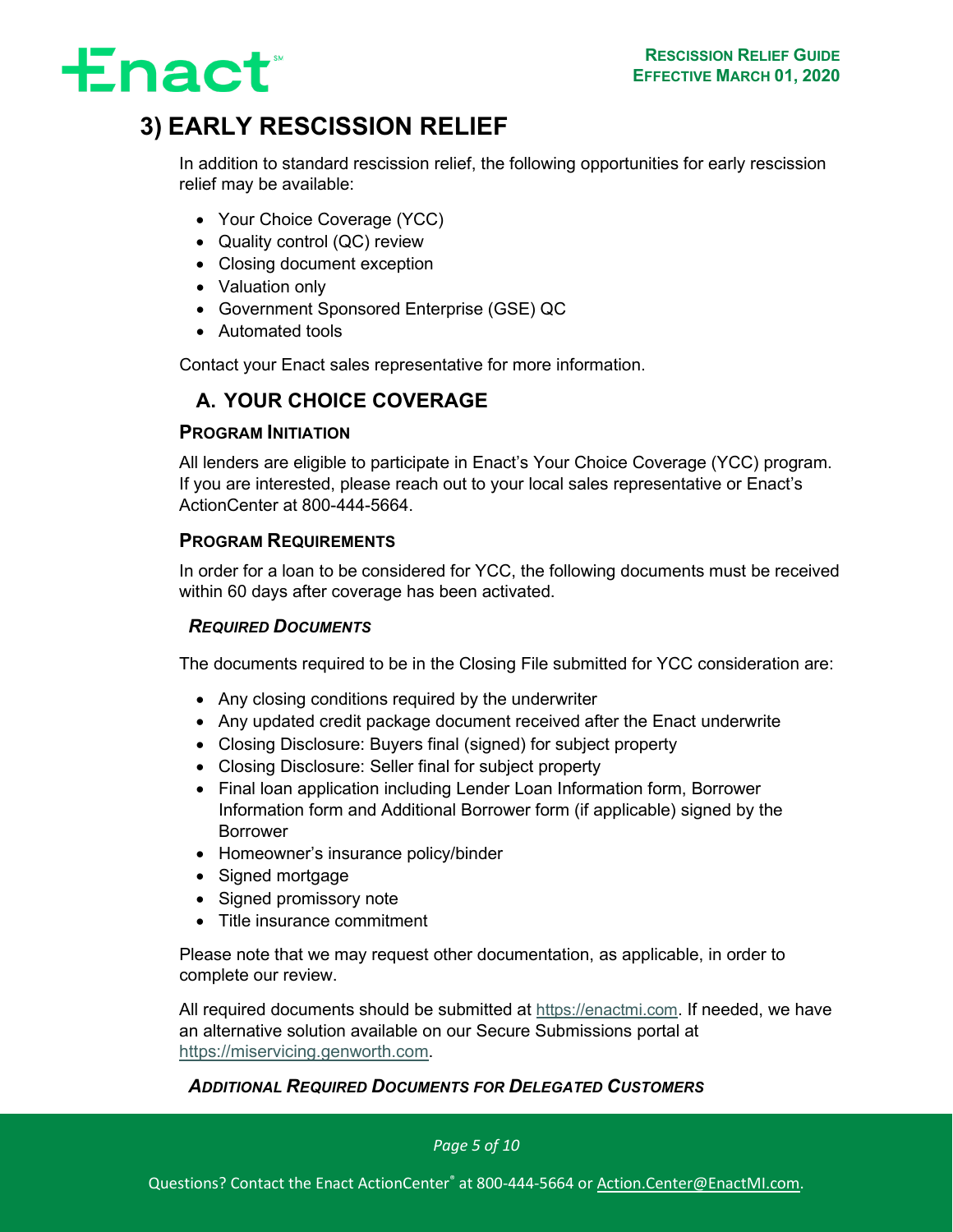In addition to the documents listed above, delegated customers should also submit the complete Origination File. Refer to Section 1 of the Policy for a list of Origination File documents.

#### <span id="page-5-0"></span>**MISSING DOCUMENTS**

In the event that we determine the documentation submitted for review is incomplete, we will issue a notice requesting all missing documentation ("Missing Documentation Request"), which will provide a 30-day time frame for response. If the requested documentation is not provided within 30 days, we will deny the request for YCC. To the extent that YCC is denied for missing documentation, the standard rescission relief set forth in Sections 17(d) and 17(e) of the Policy, and as referenced in Section [2\)](#page-3-1) above, may later apply if those conditions are satisfied.

In certain circumstances, we may consider alternate documentation in lieu of what is requested in our Missing Documentation Request. Please contact the YCC Review department at [YCC@EnactMI.com](mailto:YCC@EnactMI.com) for additional details on alternative documentation eligibility.

#### <span id="page-5-1"></span>**INDEPENDENT VALIDATION**

Once we have determined that the documentation is complete, we will perform our Independent Validation. At a minimum, our Independent Validation will consist of:

(a) a complete independent underwrite of the Origination File information, either pre- or post-closing, to confirm compliance with our Underwriting Guidelines, as well as a post-closing comparison to the Closing File to ensure the loan closed as approved (e.g. loan amount is the same, Borrower contribution and seller concessions are within guidelines);

(b) a review of the Original Value and all other applicable collateral-related documents and tools;

(c) independently obtaining new information to re-verify the accuracy of documentation, to the extent we uncover discrepancies or other questionable data.

Our Independent Validation will be completed no later than 180 days after receipt of the required documentation. Our Independent Validation may include a review or reverification of the following:

- Borrower's assets, down payment, and reserves, as applicable
- Borrower credit reports, mortgage or rental payment history, letters of explanation, and alternative sources, as applicable
- Borrower's income and employment documentation and information
- Borrower's loan application
- Complete Closing File
- Compliance with the Underwriting Guidelines
- Required documentation to support the Original Value
- Any other documentation we may require

*Page 6 of 10*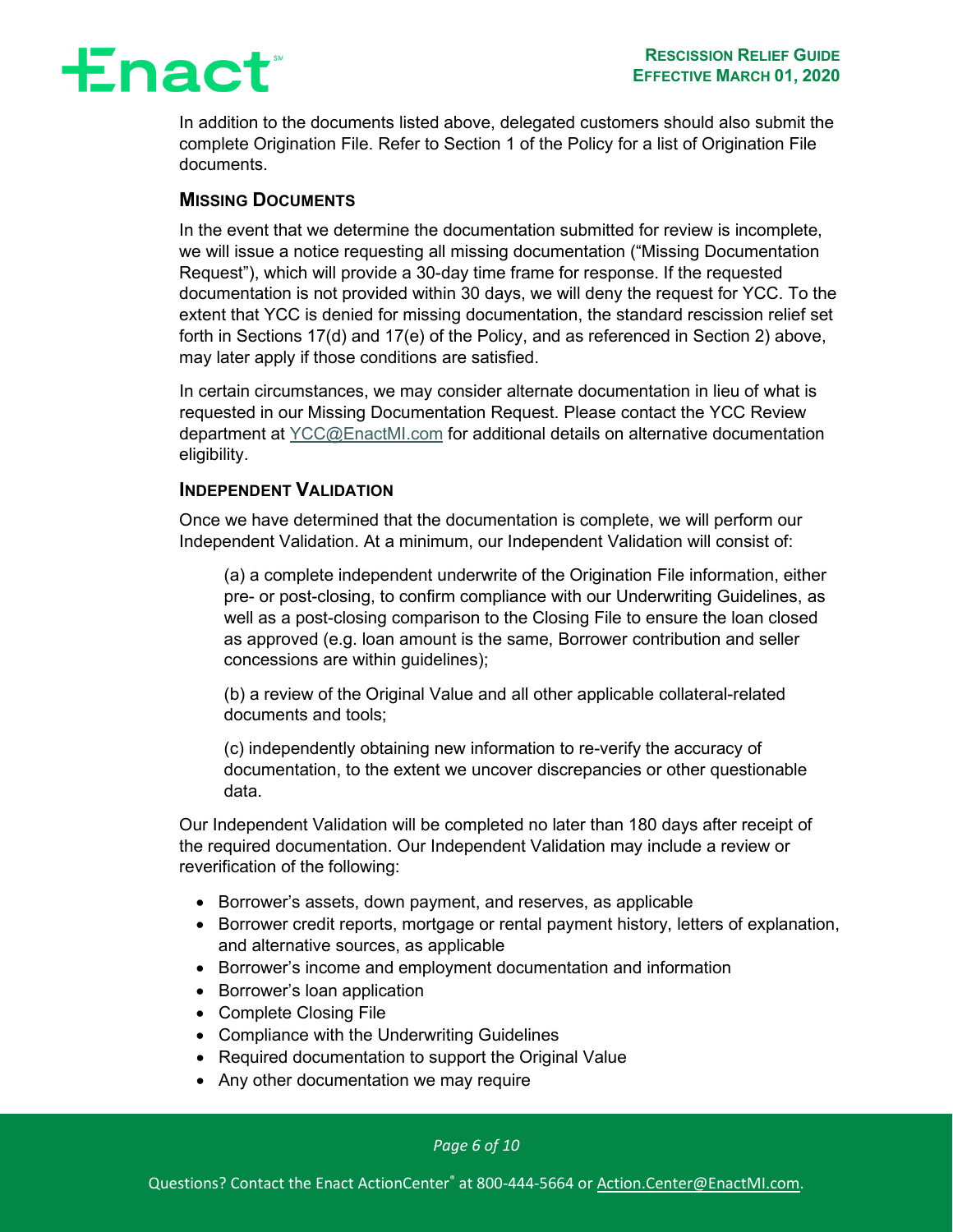# **±nact**®

### <span id="page-6-0"></span>**YCC APPROVAL**

Upon completion of our Independent Validation that does not discover a Significant Defect, we will issue a YCC Coverage Notice detailing our findings and the extent to which our YCC coverage will apply, subject to the following:

- **Life of Loan Exclusions**  Detailed in Section [5\),](#page-9-0) below.
- **Occupancy** If we are unable to resolve concerns regarding the Borrower's occupancy of the Property, then rescission relief will be effective with respect to a Significant Defect relating to the Borrower's occupancy of the Property only if the Borrower timely makes the first 12 loan payments from the Borrower's Own Funds.
- **Single Loan Fraud by Borrower** We will not rescind coverage if we completed an Independent Validation that identified no Credible Evidence of a Significant Defect only if the Borrower timely makes the first 12 loan payments from the Borrower's Own Funds.

If we are unable to make a determination regarding YCC eligibility due to incomplete documentation, the standard rescission relief set forth in Sections 17(d) and 17(e) of the Policy and Section [2\)](#page-3-1) above may later apply if those conditions are satisfied.

If we find Credible Evidence of a Defect during our Independent Validation, we may reprice the loan. If we find Credible Evidence of a Significant Defect during our Independent Validation, we may rescind coverage on the loan. If our Independent Validation identifies a Significant Defect, or if we are unable to complete our Independent Validation due to missing documentation, we will notify the Insured.

The Insured will have 60 days to respond to our notification and provide missing documentation or any necessary documentation to cure the Significant Defect. If no response is received or the documentation does not cure the Significant Defect, then we may rescind coverage on the loan.

#### *APPEALS PROCESS*

Within 120 days after receipt of notification of rescission, you may appeal the decision. Appeals should be thorough and articulate and specifically address the Significant Defects noted. Within 60 days of receipt of such appeal, we will review all submitted documentation and render a determination on the appeal. If we do not render a decision within such 60-day period, the appeal will be deemed denied. Documents can be submitted for review, [https://secure-submission.miservicing.genworth.com,](https://secure-submission.miservicing.genworth.com/)or via email at [YCC@EnactMI.com.](mailto:YCC@EnactMI.com)

#### <span id="page-6-1"></span>**COMMITMENT / CERTIFICATE**

Please note that all Commitments on loans eligible for YCC will have language referencing early rescission relief. To the extent a loan is eligible for YCC coverage or will receive the standard coverage Commitment set forth in Section 17(d) and 17(e) of the Policy, the Certificate activation process remains the same.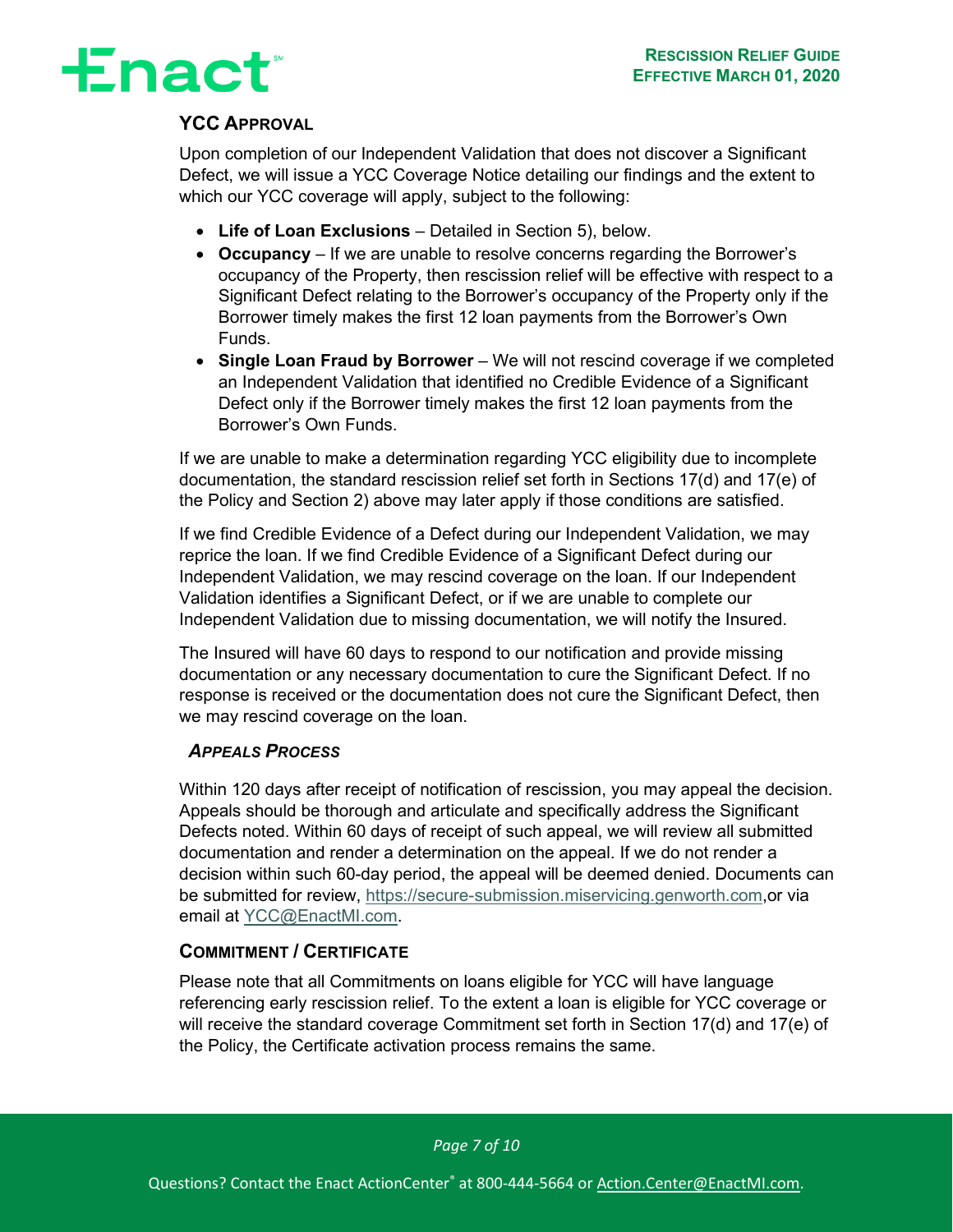## **Enact**

### **B. QUALITY CONTROL (QC) REVIEW**

<span id="page-7-0"></span>We may, at our discretion, request the Origination File and Closing File for purposes of a QC Review. Documents must be received within 30 days of our request.

If we perform a QC Review and do not discover a Significant Defect, we will advise you of such findings. Any such loan will have rescission relief subject to the following exclusions:

- **Life of Loan Exclusions**  Detailed in Section [5\),](#page-9-0) below.
- **Occupancy** If we are unable to resolve concerns regarding the Borrower's occupancy of the Property, then rescission relief will be effective with respect to a Significant Defect relating to the Borrower's occupancy of the Property only if the Borrower timely makes the first 12 loan payments from the Borrower's Own Funds.
- **Single Loan Fraud by Borrower** We will not rescind coverage if we completed an Independent Validation that identified no Credible Evidence of a Significant Defect only if the Borrower timely makes the first 12 loan payments from the Borrower's Own Funds.

If we do discover a potential Significant Defect during our Independent Validation, we will notify the Insured. The Insured will have 10 business days to respond to our notification and provide any necessary documentation to cure the Significant Defect. If no response is received by the deadline or the documentation does not cure the Significant Defect, then we may rescind coverage on the loan.

Within 120 days after receipt of notification of rescission you may appeal the decision. Appeals should be thorough, articulate, and specifically address the Significant Defects or discrepancies noted. Within 60 days of receipt of such appeal, we will review all submitted documentation and render a determination on the appeal. If we do not render a decision within such 60-day period, the appeal will be deemed denied. Documents can be submitted for review via email at [MIAppeals@EnactMI.com.](mailto:MIAppeals@EnactMI.com)

### **C. CLOSING DOCUMENT EXCEPTION**

<span id="page-7-1"></span>The closing document exception provides eligible non-delegated customers ("Participating Lenders") with rescission relief against closing defects on non-delegated loans. If you are a Participating Lender, you do not need to submit the Closing File for Independent Validation. In that case, rescission relief will not be effective unless the Borrower timely makes the first 12 monthly loan payments.

To confirm continued eligibility for the closing document exception, Enact Quality Control (QC) completes an Independent Validation on a sample of non-delegated closed loans each quarter. Loans are reviewed to ensure that they were closed as expected and documentation is reverified for accuracy.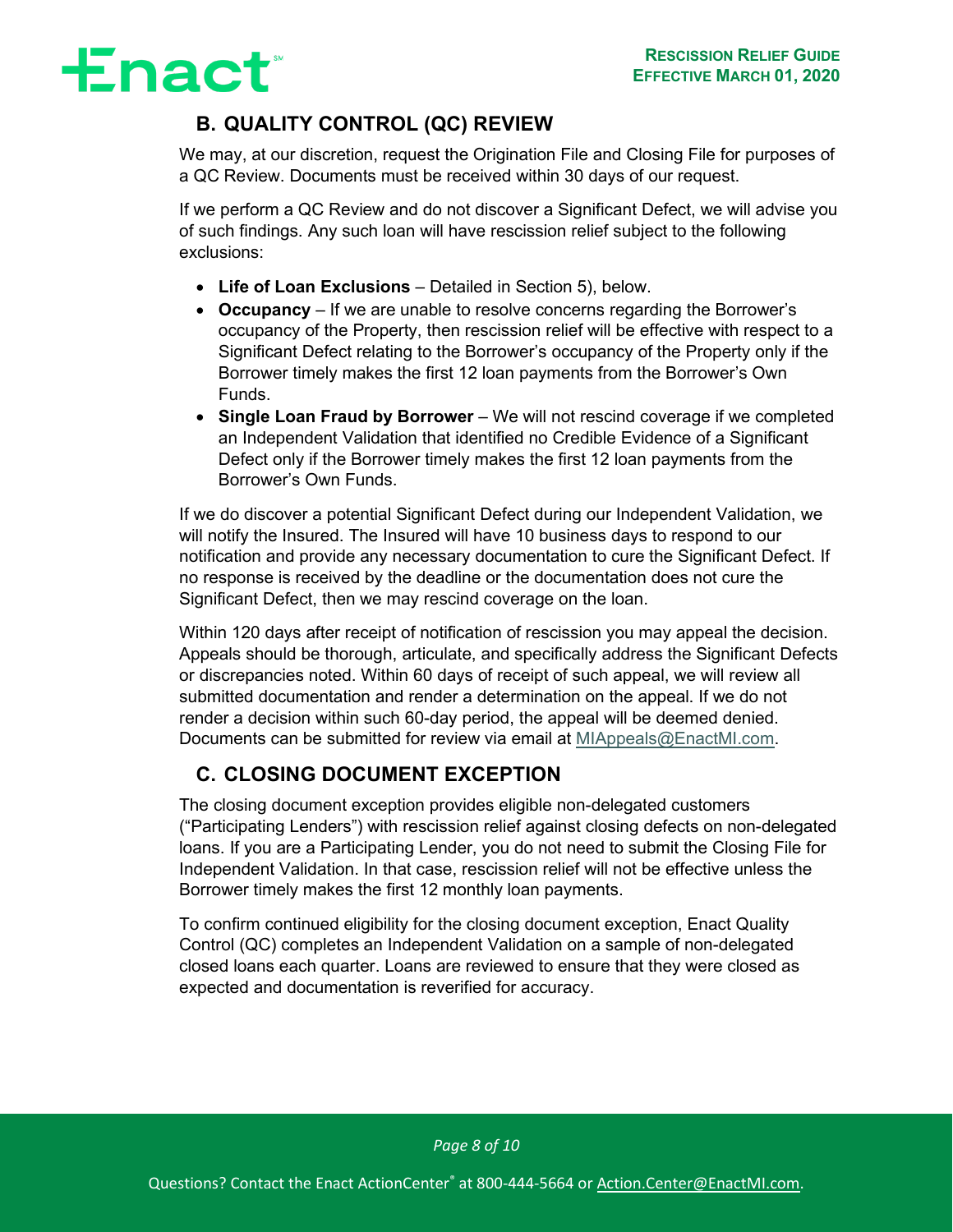

Enact may remove a lender's Participating Lender status in a future quarter if in recent quarterly samples, loans were not delivered within 30 days of request or if Significant Defects were identified. Lenders will be notified prior to their Participating Lender status being removed. Enact will work with non-Participating Lenders to remediate concerns in order to reinstate Participating Lender status.

Participating Lenders and non-Participating Lenders have the option to submit the Closing File for Independent Validation in order to obtain earlier rescission relief as set forth in Section [A.](#page-4-1)

### **D. VALUATION ONLY**

<span id="page-8-0"></span>Lenders have the option to submit loans for Independent Validation of Original Value only. If our Independent Validation does not uncover a Significant Defect, you will have rescission relief for Valuation Defects. If you are interested, please reach out to your local sales representative or Enact's ActionCenter at 800-444-5664.

A full appraisal or alternative valuation method that we approve must be submitted at [https://enactmi.com.](https://enactmi.com/masterpolicy-info) If needed, we have an alternative solution available on our secure submissions portal at [https://miservicing.genworth.com.](https://miservicing.genworth.com/)

### **E. GOVERNMENT SPONSORED ENTERPRISE (GSE) QC REVIEWS**

<span id="page-8-1"></span>Subject to the life-of-loan exclusions set forth in Section [5\),](#page-9-0) if we have not initiated an Independent Validation and we receive notice from a GSE that it has completed a full file quality control review that does not identify a Significant Defect, we will provide rescission relief on eligibility, closing defects, and non-first-party fraud.

### **F. AUTOMATED TOOLS**

<span id="page-8-2"></span>For both delegated and non-delegated loans, we will not rescind coverage for a Significant Defect based on inaccurate results obtained from an Automated Tool that we approved for use in underwriting or validating a loan if the following conditions are met:

- You did not obtain any information prior to the Certificate Effective Date that conflicts with or invalidates the results obtained from the Automated Tool, or if you did obtain conflicting information, you updated the Application and provided such information to us prior to the Certificate Effective Date;
- The information provided in the Application accurately reflects the results obtained from the Automated Tool; and
- Use of the Automated Tool complied with the requirements for the use of such Automated Tool as specified in our Underwriting Guidelines

### <span id="page-8-3"></span>**4) RESCISSION INFORMATION**

If we rescind coverage under a Certificate, the rescission will be retroactive to the Certificate Effective Date, and we will refund all premium paid on the Certificate in accordance with our Servicing Guide. Our right to rescind coverage under a Certificate is subject to the provisions of Section 17 of the Policy.

*Page 9 of 10*